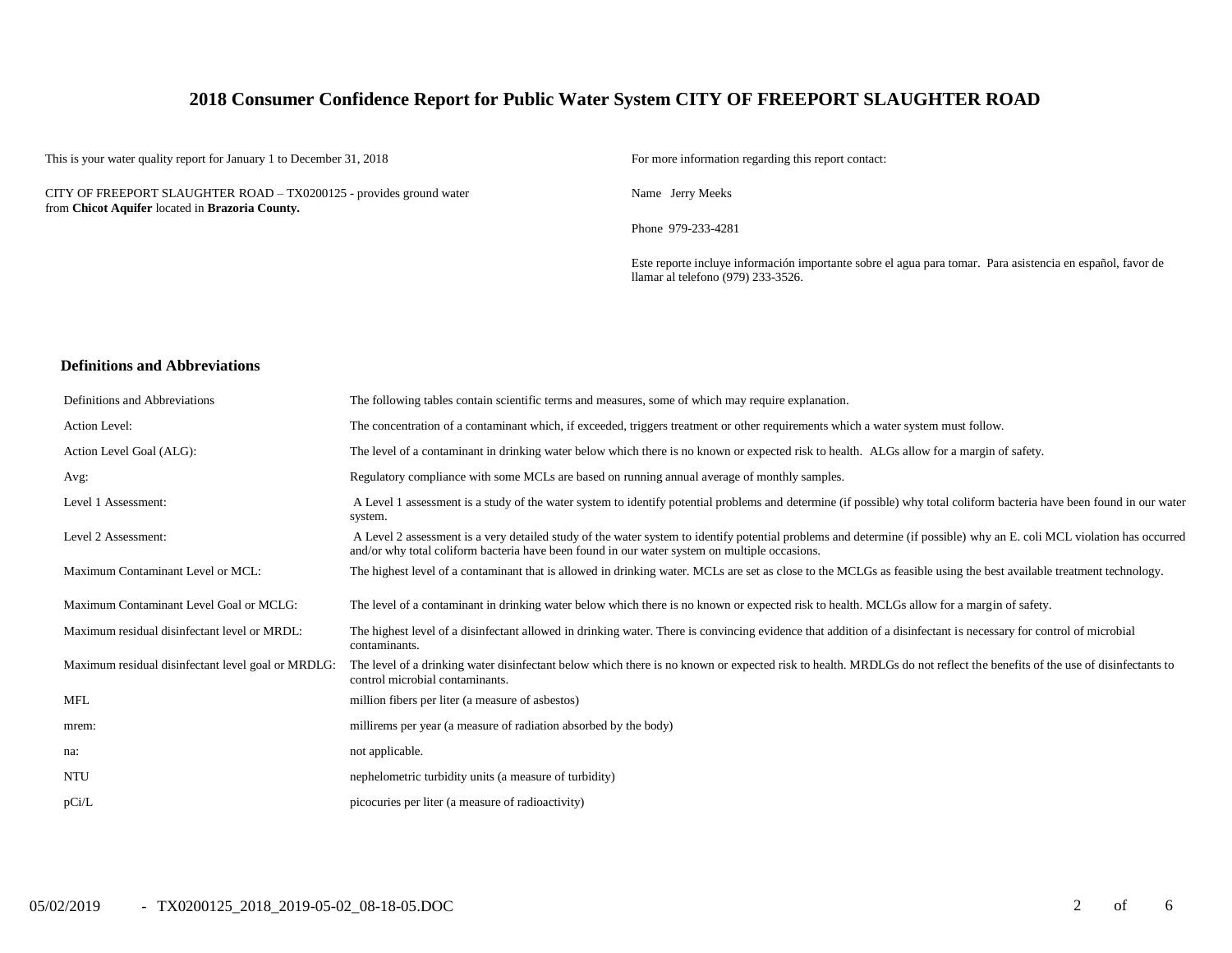#### **Definitions and Abbreviations**

| ppb:                       | micrograms per liter or parts per billion - or one ounce in 7,350,000 gallons of water. |
|----------------------------|-----------------------------------------------------------------------------------------|
| ppm:                       | milligrams per liter or parts per million - or one ounce in 7,350 gallons of water.     |
| ppq                        | parts per quadrillion, or picograms per liter $(pg/L)$                                  |
| ppt                        | parts per trillion, or nanograms per liter $(ng/L)$                                     |
| Treatment Technique or TT: | A required process intended to reduce the level of a contaminant in drinking water.     |

# **Information about your Drinking Water**

The sources of drinking water (both tap water and bottled water) include rivers, lakes, streams, ponds, reservoirs, springs, and wells. As water travels over the surface of the land or through the ground, it dissolves naturally-occurring minerals and, in some cases, radioactive material, and can pick up substances resulting from the presence of animals or from human activity.

Drinking water, including bottled water, may reasonably be expected to contain at least small amounts of some contaminants. The presence of contaminants does not necessarily indicate that water poses a health risk. More information about contaminants and potential health effects can be obtained by calling the EPAs Safe Drinking Water Hotline at (800) 426-4791.

Contaminants that may be present in source water include:

- Microbial contaminants, such as viruses and bacteria, which may come from sewage treatment plants, septic systems, agricultural livestock operations, and wildlife.

- Inorganic contaminants, such as salts and metals, which can be naturally-occurring or result from urban storm water runoff, industrial or domestic wastewater discharges, oil and gas production, mining, or farming.

- Pesticides and herbicides, which may come from a variety of sources such as agriculture, urban storm water runoff, and residential uses.

- Organic chemical contaminants, including synthetic and volatile organic chemicals, which are by-products of industrial processes and petroleum production, and can also come from gas stations, urban storm water runoff, and septic systems.

- Radioactive contaminants, which can be naturally-occurring or be the result of oil and gas production and mining activities.

In order to ensure that tap water is safe to drink, EPA prescribes regulations which limit the amount of certain contaminants in water provided by public water systems. FDA regulations establish limits for contaminants in bottled water which must provide the same protection for public health.

Contaminants may be found in drinking water that may cause taste, color, or odor problems. These types of problems are not necessarily causes for health concerns. For more information on taste, odor, or color of drinking water, please contact the system's business office.

You may be more vulnerable than the general population to certain microbial contaminants, such as Cryptosporidium, in drinking water. Infants, some elderly, or immunocompromised persons such as those undergoing chemotherapy for cancer; persons who have undergone organ transplants; those who are undergoing treatment with steroids; and people with HIV/AIDS or other immune system disorders, can be particularly at risk from infections. You should seek advice about drinking water from your physician or health care providers. Additional guidelines on appropriate means to lessen the risk of infection by Cryptosporidium are available from the Safe Drinking Water Hotline (800-426-4791).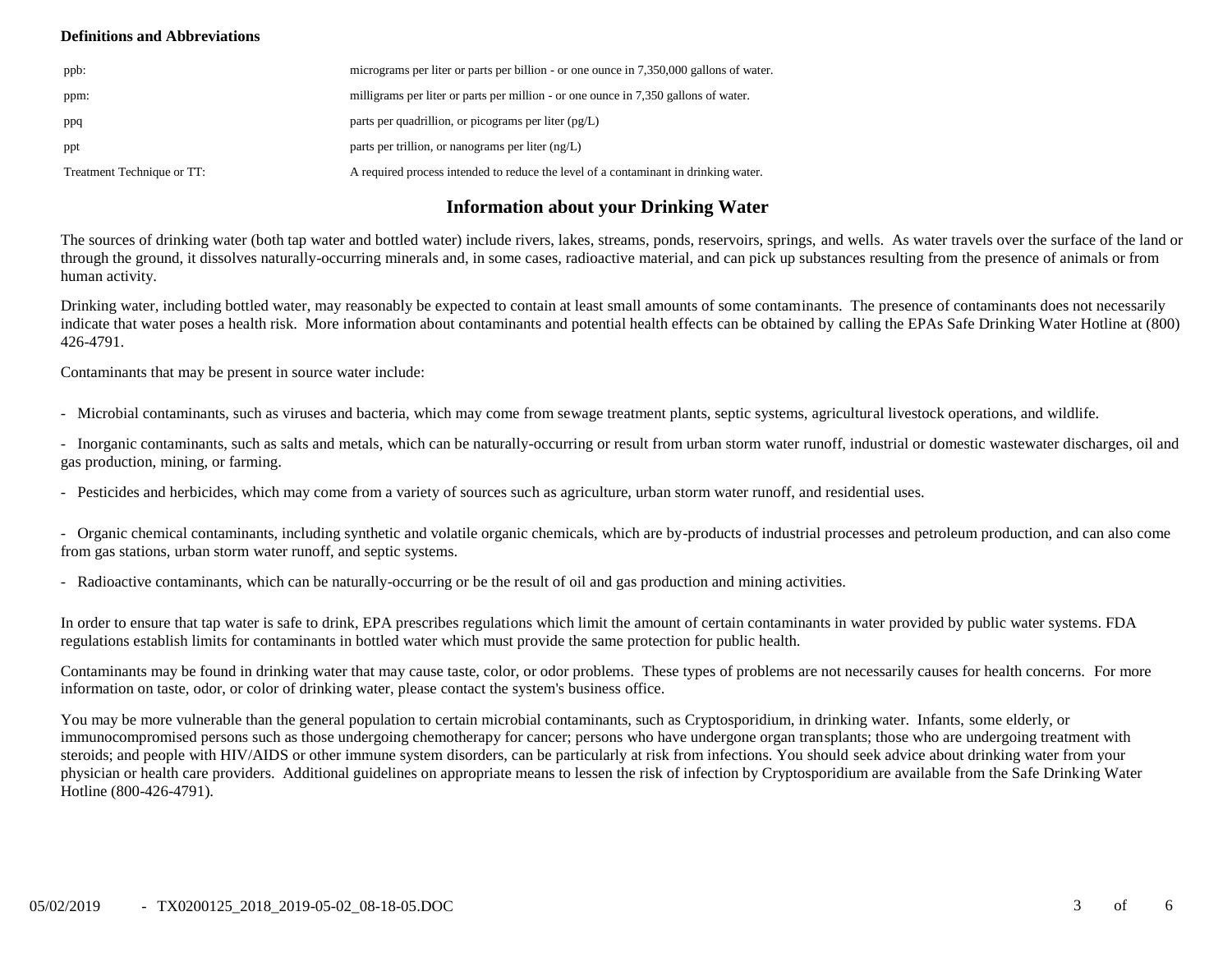If present, elevated levels of lead can cause serious health problems, especially for pregnant women and young children. Lead in drinking water is primarily from materials and components associated with service lines and home plumbing. We are responsible for providing high quality drinking water, but we cannot control the variety of materials used in plumbing components. When your water has been sitting for several hours, you can minimize the potential for lead exposure by flushing your tap for 30 seconds to 2 minutes before using water for drinking or cooking. If you are concerned about lead in your water, you may wish to have your water tested. Information on lead in drinking water, testing methods, and steps you can take to minimize exposure is available from the Safe Drinking Water Hotline or at http://www.epa.gov/safewater/lead.

#### **Information about Source Water**

'TCEQ completed an assessment of your source water, and results indicate that some of our sources are susceptible to certain contaminants. The sampling requirements for your water system is based on this susceptibility and previous sample data. Any detections of these contaminants will be found in this Consumer Confidence Report. For more information on source water assessments and protection efforts at our system contact **[insert water system contact][insert phone number]**'

| <b>Lead and Copper</b> | <b>Date Sampled</b> | <b>MCLG</b> | <b>Action Level (AL)</b> | 90th Percentile | # Sites Over AL | Units | <b>Violation</b> | <b>Likely Source of Contamination</b>                                                                         |
|------------------------|---------------------|-------------|--------------------------|-----------------|-----------------|-------|------------------|---------------------------------------------------------------------------------------------------------------|
| <b>Copper</b>          | 2018                | 1.3         |                          | 0.13            |                 | ppm   |                  | Erosion of natural deposits; Leaching from wood<br>preservatives; Corrosion of household plumbing<br>systems. |
| Lead                   | 2018                |             |                          | 0.7             |                 | ppb   |                  | Corrosion of household plumbing systems;<br>Erosion of natural deposits.                                      |

# **2018 Water Quality Test Results**

| <b>Disinfection By-Products</b> | <b>Collection Date</b> | <b>Highest Level</b><br><b>Detected</b> | Range of Individual<br><b>Samples</b> | MCLG                     | MCL | <b>Units</b> | Violation | <b>Likely Source of Contamination</b>      |
|---------------------------------|------------------------|-----------------------------------------|---------------------------------------|--------------------------|-----|--------------|-----------|--------------------------------------------|
| Haloacetic Acids (HAA5)         | 2018                   | 15                                      | 12.6 - 12.6                           | No goal for the<br>total | 60  | ppb          |           | By-product of drinking water disinfection. |

'\* The value in the Highest Level or Average Detected column is the highest average of all HAA5 sample results collected at a location over a year'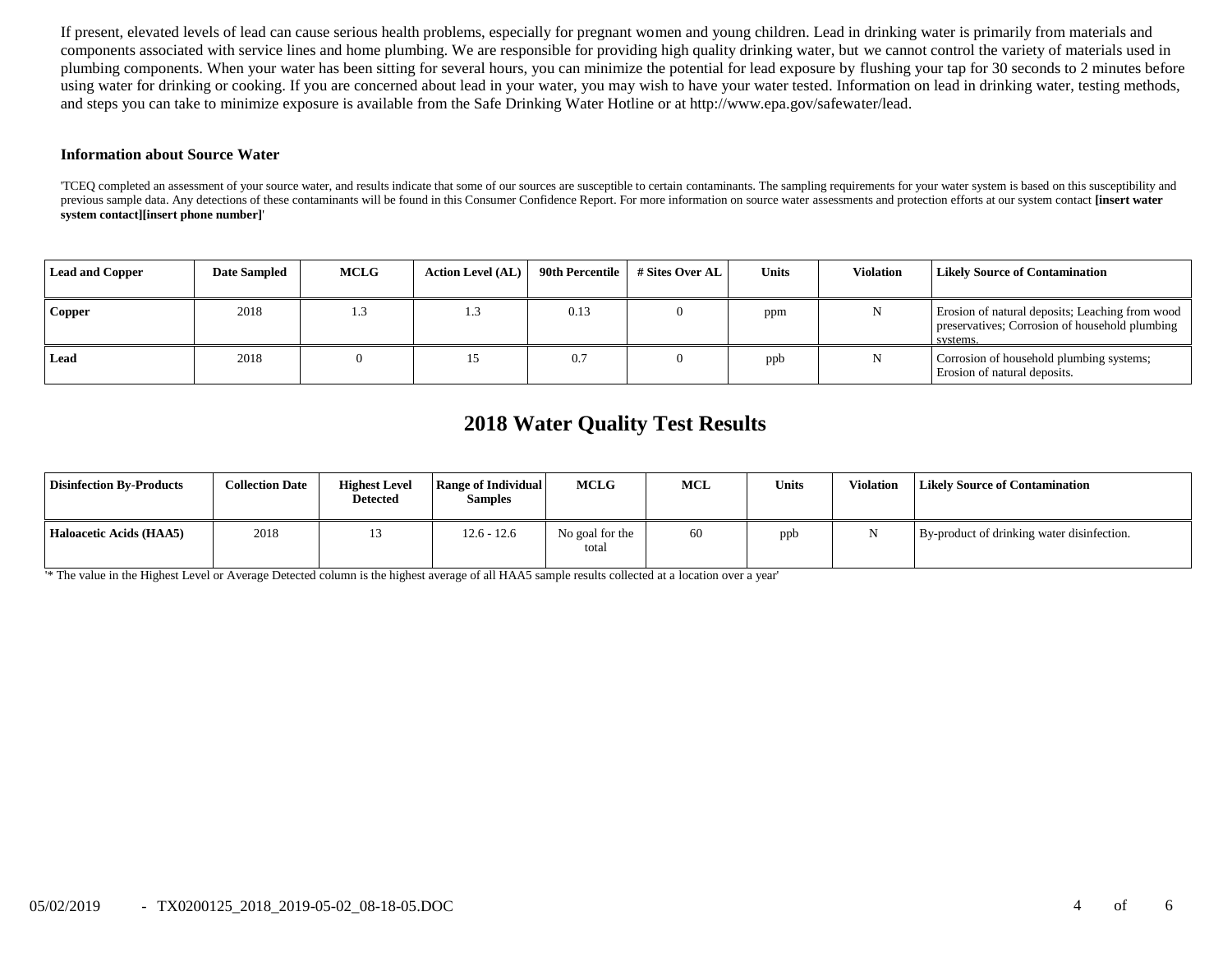| Total Trihalomethanes<br>(TTHM) | 2018 | 70 | $-69.7$<br>69.7 | No goal for the<br>total | 80 | ppb<br>. . | $\cdots$<br>By-product of drinking water disinfection. |
|---------------------------------|------|----|-----------------|--------------------------|----|------------|--------------------------------------------------------|
|                                 |      |    |                 |                          |    |            |                                                        |

'\* The value in the Highest Level or Average Detected column is the highest average of all TTHM sample results collected at a location over a year'

| <b>Inorganic Contaminants</b>     | <b>Collection Date</b> | <b>Highest Level</b><br><b>Detected</b> | <b>Range of Individual</b><br><b>Samples</b> | <b>MCLG</b> | <b>MCL</b> | <b>Units</b> | <b>Violation</b> | <b>Likely Source of Contamination</b>                                                                                            |
|-----------------------------------|------------------------|-----------------------------------------|----------------------------------------------|-------------|------------|--------------|------------------|----------------------------------------------------------------------------------------------------------------------------------|
| <b>Barium</b>                     | 2018                   | 0.208                                   | $0.208 - 0.208$                              |             |            | ppm          | N                | Discharge of drilling wastes; Discharge from metal<br>refineries; Erosion of natural deposits.                                   |
| Fluoride                          | 2018                   | 0.42                                    | $0.42 - 0.42$                                |             | 4.0        | ppm          | N                | Erosion of natural deposits; Water additive which<br>promotes strong teeth; Discharge from fertilizer and<br>aluminum factories. |
| Nitrate [measured as<br>Nitrogen] | 2018                   | 0.1                                     | $0.1 - 0.1$                                  | 10          | 10         | ppm          | N                | Runoff from fertilizer use; Leaching from septic<br>tanks, sewage; Erosion of natural deposits.                                  |
| Selenium                          | 2018                   | 5.5                                     | $5.5 - 5.5$                                  | 50          | 50         | ppb          | N                | Discharge from petroleum and metal refineries;<br>Erosion of natural deposits; Discharge from mines.                             |

### **Disinfectant Residual**

| <b>Disinfectant Residual</b> | Year | <b>Average Level</b> | <b>Range of Levels</b><br><b>Detected</b> | <b>MRDL</b> | <b>MRDLG</b> | Unit of<br><b>Measure</b> | Violation (Y/N) | <b>Source in Drinking Water</b>          |
|------------------------------|------|----------------------|-------------------------------------------|-------------|--------------|---------------------------|-----------------|------------------------------------------|
| <b>Chlorine</b>              | 2018 | $0.7^{-}$            | $0.26 - 2.20$                             |             |              | Mg/L                      |                 | Water additive used to control microbes. |